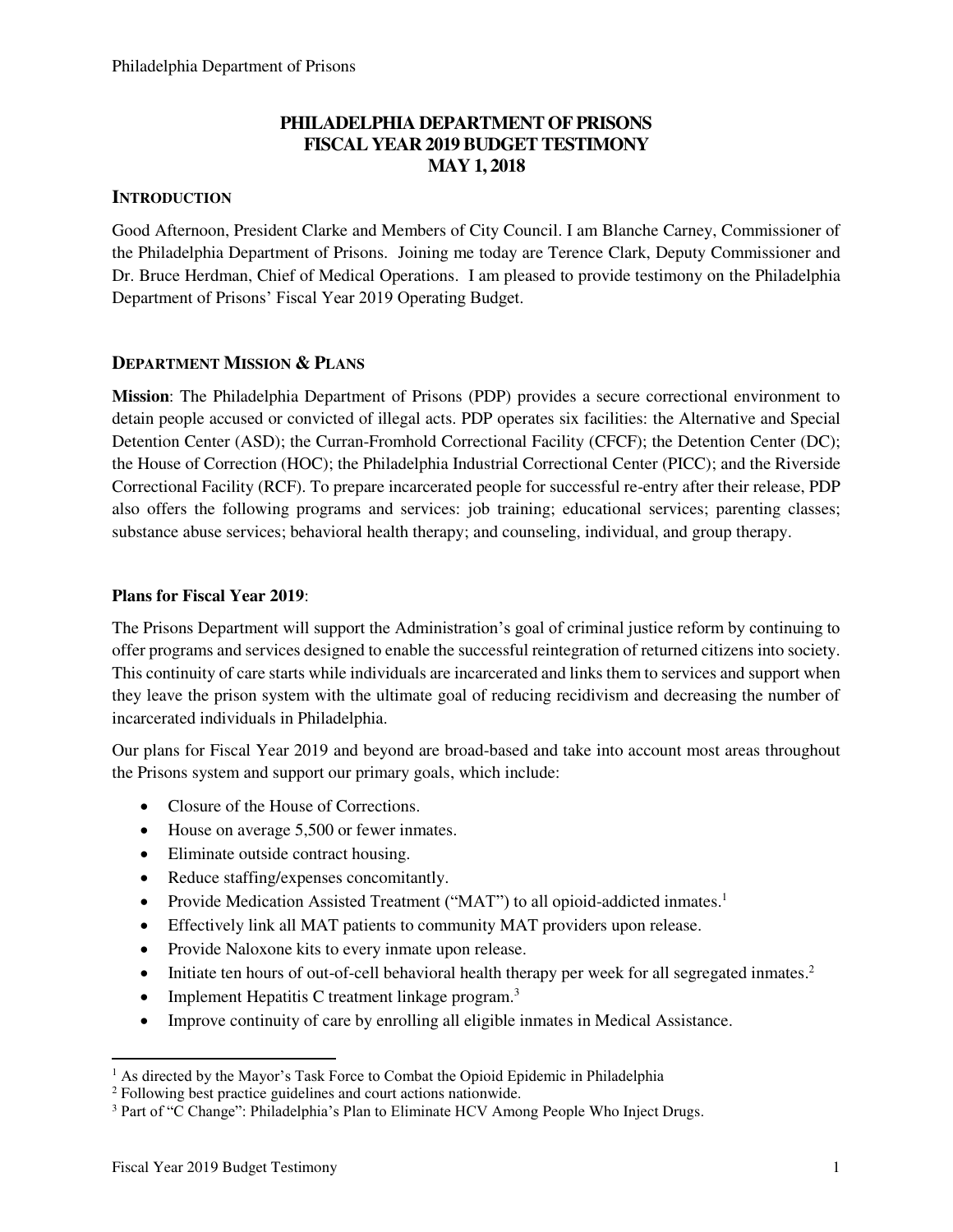- Complete implementation of the federal lowest possible cost 340B pharmacy arrangement.
- Make post-release appointments for chronically ill, sentenced inmates with community providers.
- Implement the KRONOS Time and Attendance system at CFCF as a pilot project beginning July 1, 2018 and expand the system to other prison facilities by the end of the fiscal year. This will eliminate the existing antiquated and inefficient time clock punching system and provide a more efficient automated comprehensive time entry and reporting system to monitor staffing levels and overtime.
- Inventory Management System: PDP will begin the implementation of this system on June 1<sup>st</sup>, 2018. This system will replace an outdated system that was established over 20 years ago and can no longer be supported. The system will provide state-of-the-art inventory management so that warehoused inventory may be reduced. It will allow for barcode scanning and integration with the maintenance unit's Prison Work Order System.
- PDP will continue to provide correctional staff with professional development and continuing education opportunities whenever possible. This will allow PDP to maintain the highest level of professionalism among its correctional staff, ensuring that all staff persons treat inmates with respect and dignity while following all personal safety protocols.

The following re-investments in medical care are being paid for from savings generated by census declines and by operational efficiency initiatives such as paperless medical records, e.g., conversion of nearly twenty medical records clerks to Medical Assistance enrollment specialists:

- \$60,000 in laboratory costs to support the HEP C treatment linkage program, part of "C Change," Philadelphia's Plan to Eliminate HCV among People Who Inject Drugs.
- \$500,000 for acquisition of buprenorphine for Medication Assisted Treatment.
- \$1,400,000 for out-of-cell therapy staff, a pilot for the female and youthful offender population to be expanded to all facilities.
- \$1,550,000 in staffing costs to create a behavioral health Transition Unit at CFCF, in response to the increased behavioral health illness burden at CFCF.
- \$7,643,500 dedicated to MacArthur and Criminal Justice Initiatives focused on diversion, treatment and reentry to keep driving the population down.

## **In appreciation of Councilman Domb's Support:**

I would like to take a moment to thank Councilman Domb for providing seed funding to support a wonderful new program that we are initiating at PDP to learn computer coding. Computer coding is one of the hottest fields to get into right now and jobs are in high demand. This funding will provide support for our first class. We are hopeful that those who take part in this coding educational program will acquire the knowledge and be provided an outstanding opportunity to get started in a career with a very bright future.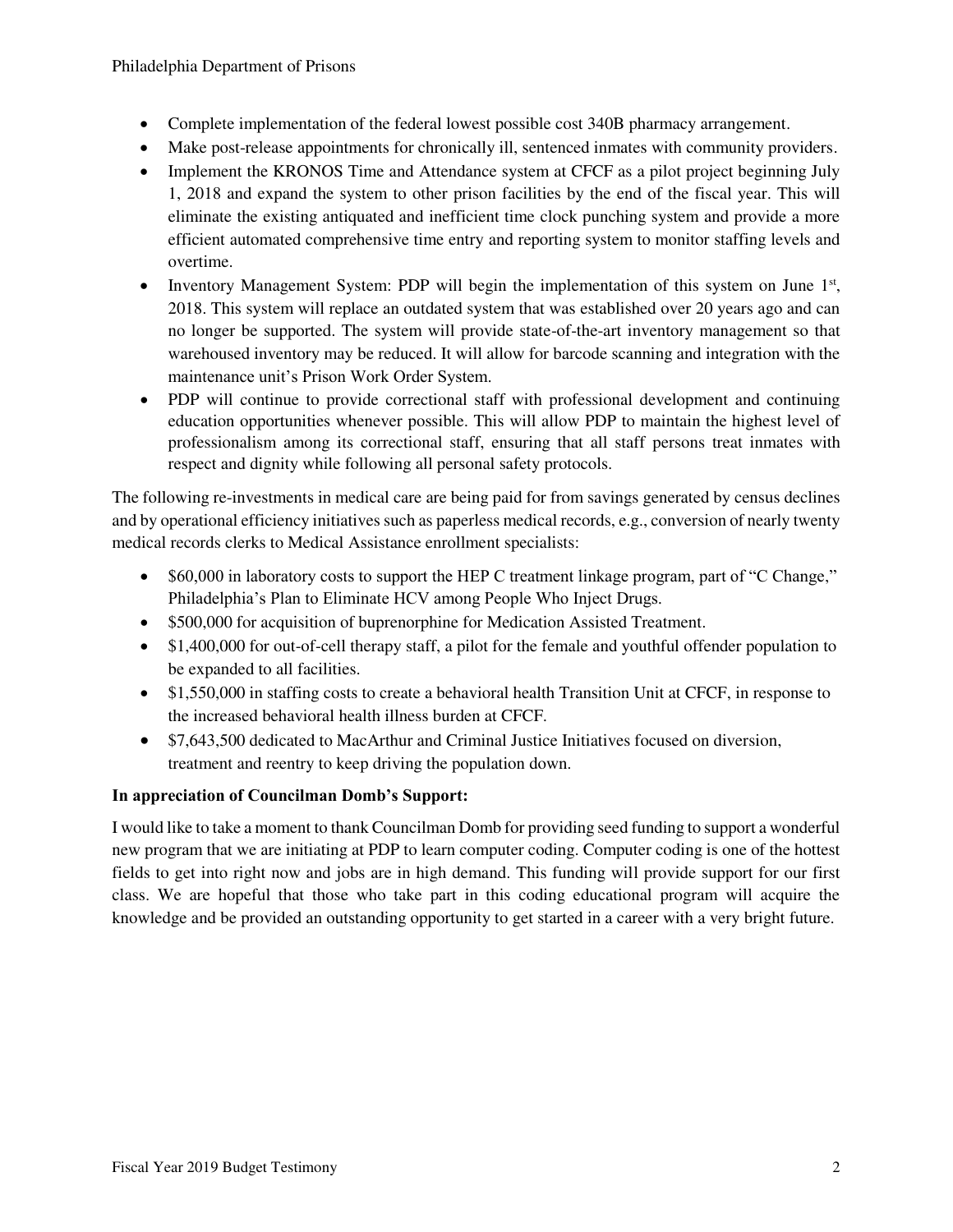# **BUDGET SUMMARY & OTHER BUDGET DRIVERS**

| <b>Staff Demographics Summary (as of December 2017)</b> |           |           |           |           |  |  |  |
|---------------------------------------------------------|-----------|-----------|-----------|-----------|--|--|--|
|                                                         | Total     | Minority  | White     | Female    |  |  |  |
| Number of Full-Time Staff                               | 2,230     | 1.928     | 308       | 1.049     |  |  |  |
| Number of Exempt Staff                                  | 7         | 6         |           | 3         |  |  |  |
| Number of Executive Staff (deputy level)<br>and above)  | 4         | 3         |           |           |  |  |  |
| Average Salary, Full-Time Staff                         | \$49,267  | \$49,229  | \$52,056  | \$49,229  |  |  |  |
| Average Salary, Exempt Staff                            | \$93,823  | \$92,460  | \$102,000 | \$112,088 |  |  |  |
| Average Salary, Executive Staff                         | \$130,888 | \$132,975 | \$124,627 | \$137.213 |  |  |  |
| Median Salary, Full-Time Staff                          | \$47,310  | \$49,272  | \$52,063  | \$49,229  |  |  |  |
| Median Salary, Exempt Staff                             | \$96,265  | \$90,000  | \$102,000 | \$96,265  |  |  |  |
| Median Salary, Executive Staff                          | \$124,563 | \$137,250 | \$124,627 | \$137,213 |  |  |  |

| <b>Employment Levels (as of December 2017)</b> |                 |          |  |  |  |  |  |
|------------------------------------------------|-----------------|----------|--|--|--|--|--|
|                                                | <b>Budgeted</b> | Filled   |  |  |  |  |  |
| Number of Full-Time Positions                  | 2,325           | 2,230    |  |  |  |  |  |
| Number of Exempt Positions                     |                 |          |  |  |  |  |  |
| Number of Executive Positions (deputy level    | 4               |          |  |  |  |  |  |
| and above)                                     |                 |          |  |  |  |  |  |
| Average Salary of All Full-Time Positions      | \$49,515        | \$49,267 |  |  |  |  |  |
| Median Salary of All Full-Time Positions       | \$47,846        | \$47,310 |  |  |  |  |  |

| <b>General Fund Financial Summary by Class</b>    |                |                    |                |                    |                |                  |  |  |
|---------------------------------------------------|----------------|--------------------|----------------|--------------------|----------------|------------------|--|--|
|                                                   | FY17 Original  | FY17 Actual        | FY18 Original  | FY18 Estimated     | FY19 Proposed  | Difference:      |  |  |
|                                                   | Appropriations | <b>Obligations</b> | Appropriations | <b>Obligations</b> | Appropriations | <b>FY19-FY18</b> |  |  |
| Class 100 - Employee Compensation                 | \$147,301,168  | \$148,514,858      | \$147,427,858  | \$148,391,554      | \$147,430,918  | $(\$960,636)$    |  |  |
| Class 200 - Purchase of Services                  | \$105,455,001  | \$105,330,348      | \$105,455,001  | \$104,455,001      | \$102,865,387  | (\$1,589,614)    |  |  |
| Class $300/400$ - Materials, Supplies & Equipment | \$4,773,744    | \$4,773,561        | \$4,773,744    | \$4,773,744        | \$4,773,744    | \$0              |  |  |
| Class 500 - Contributions                         | \$1,301,757    | \$2,273,324        | \$1,301,757    | \$1,301,757        | \$1,301,757    | \$0              |  |  |
|                                                   | \$258,831,670  | \$260,892,091      | \$258,958,360  | \$258,922,056      | \$256,371,806  | $(\$2,550,250)$  |  |  |

| <b>Contracts Summary (Professional Services only)</b> |              |              |              |              |              |                              |  |  |
|-------------------------------------------------------|--------------|--------------|--------------|--------------|--------------|------------------------------|--|--|
|                                                       | <b>FY13</b>  | <b>FY14</b>  | <b>FY15</b>  | <b>FY16</b>  | <b>FY17</b>  | <b>FY18 YTD</b><br>(Q1 & Q2) |  |  |
| Total amount of contracts                             | \$99,465,702 | \$50,073,627 | \$59,594,695 | \$48,911,320 | \$51,937,245 | \$38,044,811                 |  |  |
| Total amount to M/W/DSBE                              | \$28,411,379 | \$19,644,782 | \$28,989,774 | \$28,770,444 | \$21,243,145 | \$18,413,683                 |  |  |
| <b>Participation Rate</b>                             | $29\%$       | 39%          | 49%          | 59%          | 41%          | 48%                          |  |  |

| Total M/W/DSBE Contract Participation Goal (Public Works; Services,  |  |  |  |  |  |  |  |
|----------------------------------------------------------------------|--|--|--|--|--|--|--|
| <b>Supplies &amp; Equipment; and Professional Services combined)</b> |  |  |  |  |  |  |  |
| <b>FY19</b><br><b>FY18</b><br>FY17                                   |  |  |  |  |  |  |  |
| M/W/DSBE Contract Participation Goal<br>35%<br>37%<br>35%            |  |  |  |  |  |  |  |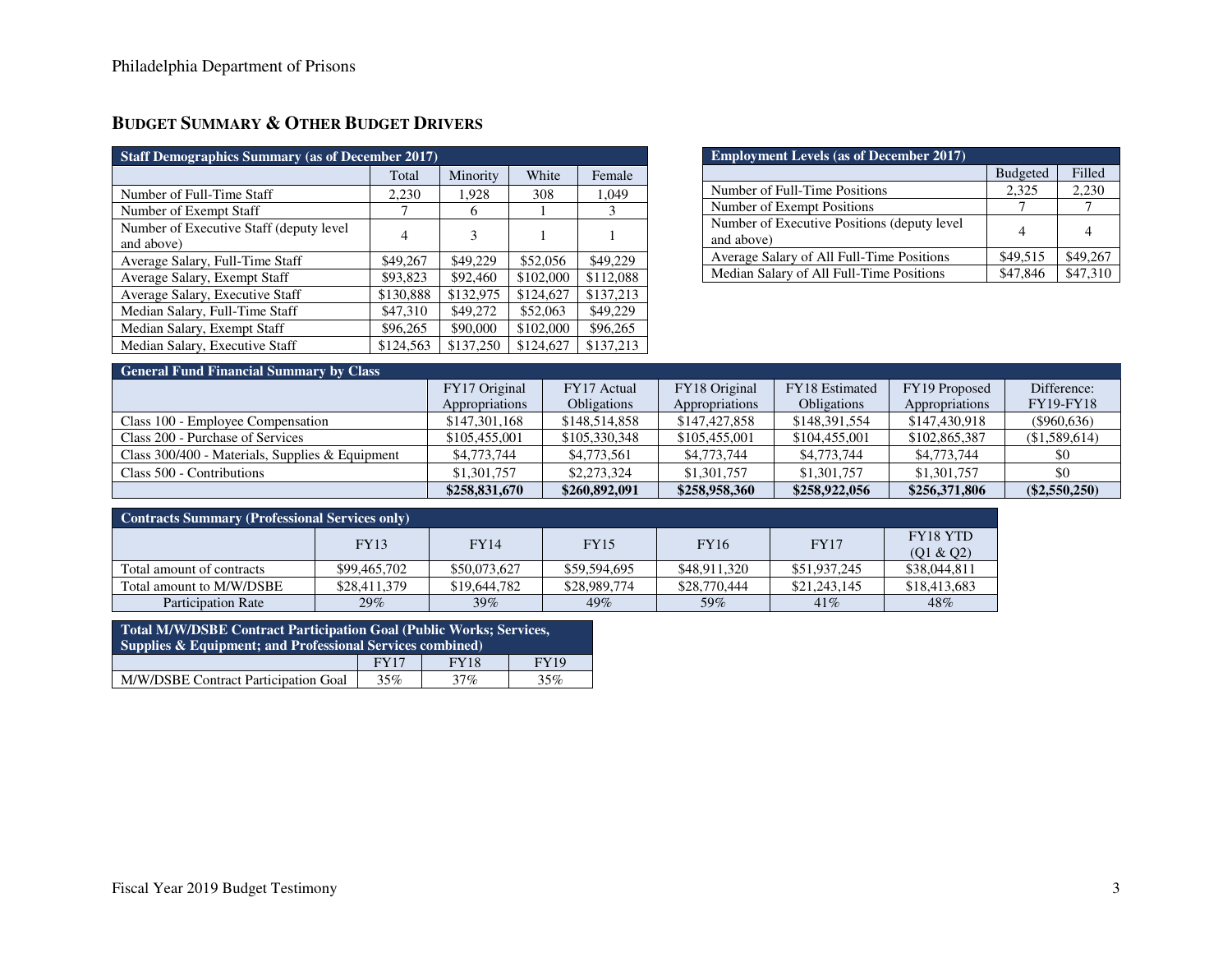## **PROPOSED BUDGET OVERVIEW**

#### **Proposed Funding Request**:

The proposed Fiscal Year 2019 General Fund budget totals \$256,371,806, a decrease of \$2,550,250 under Fiscal Year 2018 estimated obligation levels. This decrease is primarily due to a reduction in outside housing and overtime costs.

The proposed budget includes:

- \$147,430,918 in Class 100, a \$960,636 decrease from FY18. The decrease in funding reflects the reduction in overtime spending. This funding will primarily cover \$111,905,131 in full-time employee costs as well as \$30,039,861 in overtime costs.
- \$102,865,387 in Class 200, a \$1,589,614 decrease from FY18. This funding will primarily cover \$65,428,458 in medical costs, \$12,765,000 in CFCF/RCF maintenance costs, \$15,152,653 in food costs, \$4,226,227 in outside inmate housing costs, and \$1,555,978 in inmate vocational training/RISE program costs, including Industry Recognized Certification towards a career pathway and case management linkages to providers both pre- and post-release.
- \$4,773,744 in Class 300/400, level funding with FY18. This funding will primarily cover \$1,586,000 in inmate and correctional clothing costs, and \$1,043,350 in facility maintenance supplies and equipment costs.
- \$1,301,757 in Class 500, level funding with FY18. This funding will cover the cost of inmate work payments.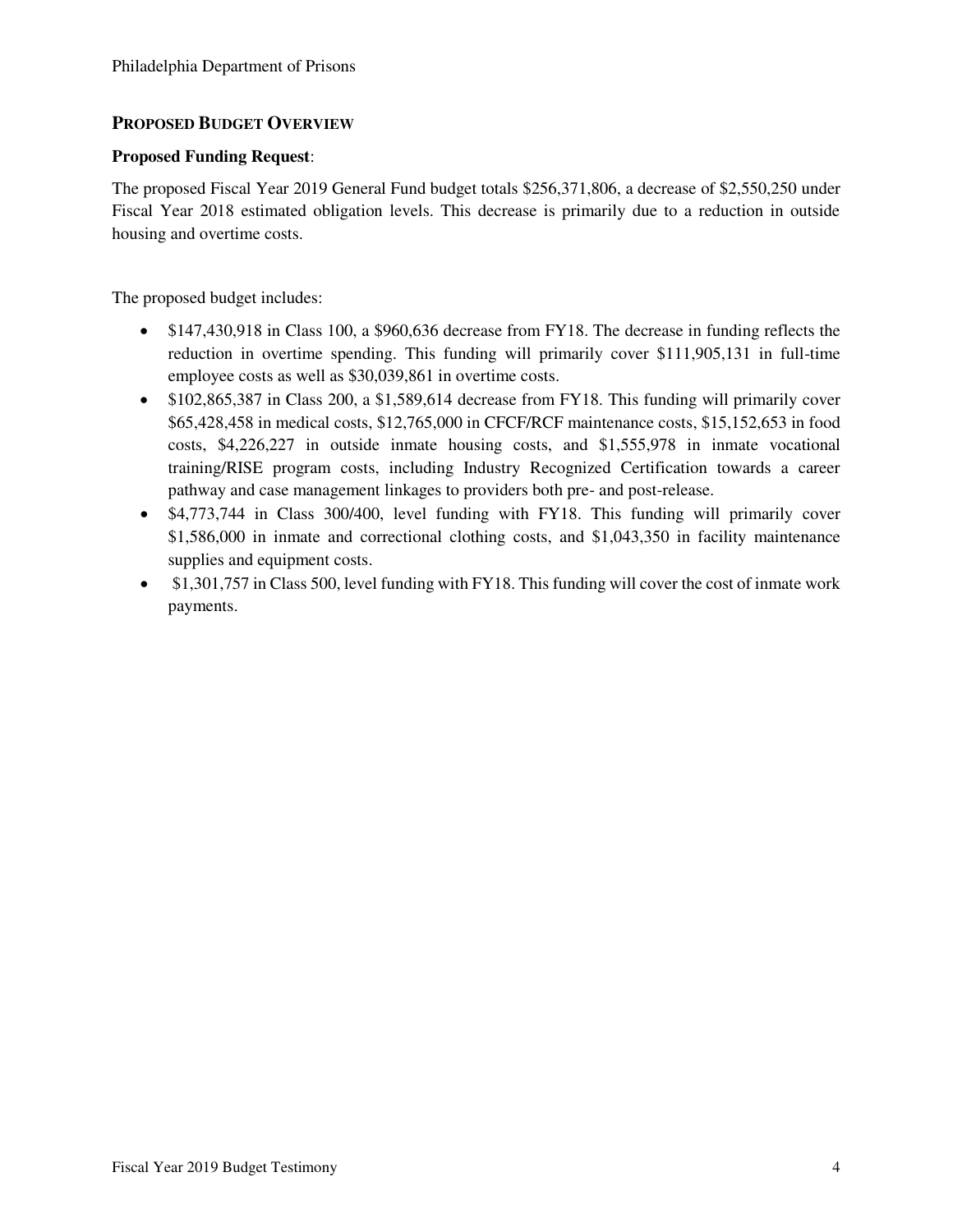## **STAFFING LEVELS**

The department is requesting 2,325 budgeted positions for FY19, no change from FY18.

## **NEW HIRES**

.

|                           | New Hires (from 7/1/2017 to December 2017) |         |          |  |  |  |  |  |
|---------------------------|--------------------------------------------|---------|----------|--|--|--|--|--|
|                           | <b>Total Number</b><br>of New Hires        | Spanish | Romanian |  |  |  |  |  |
| Black or African American |                                            |         |          |  |  |  |  |  |
| Asian                     |                                            |         |          |  |  |  |  |  |
| Hispanic or Latino        |                                            |         |          |  |  |  |  |  |
| White                     |                                            |         |          |  |  |  |  |  |
| Total                     |                                            |         |          |  |  |  |  |  |

Since December 2017, Prisons hired 35 individuals: 23 who identify as Black or African American; two who identify as Asian, seven who identify as Hispanic or Latino, and three who identify as White. One of the new hires speaks languages in addition to English.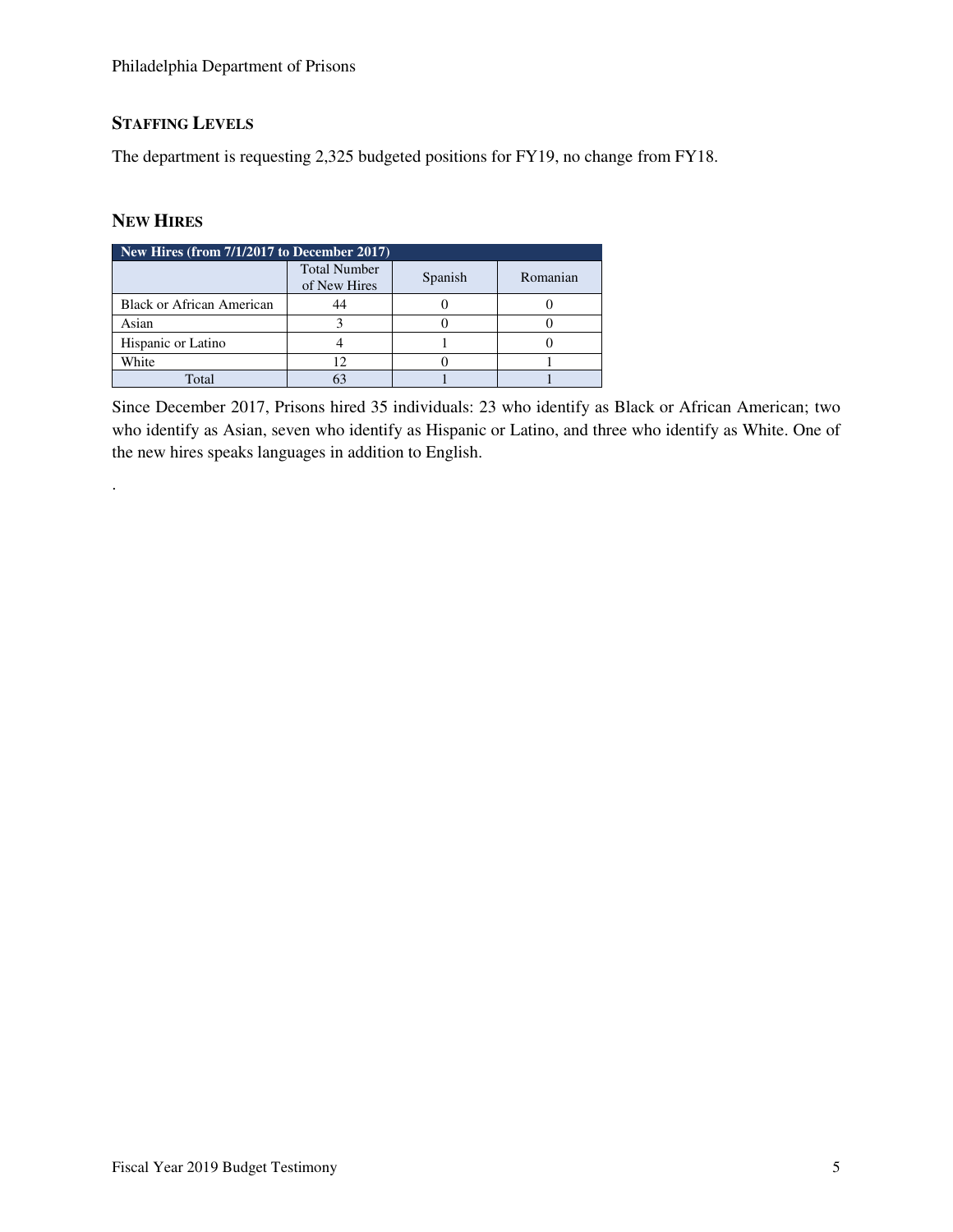## **PERFORMANCE, CHALLENGES, AND INITIATIVES**

#### **Administration**:

| <b>FY19 Strategic Goals</b>                                                                          |              |              |              |              |  |  |  |  |
|------------------------------------------------------------------------------------------------------|--------------|--------------|--------------|--------------|--|--|--|--|
| Establish Four Correctional Officer recruit classes.                                                 |              |              |              |              |  |  |  |  |
| Expand composting to four additional correctional facilities so that all six facilities are covered. |              |              |              |              |  |  |  |  |
| <b>FY19 Performance Measures</b>                                                                     |              |              |              |              |  |  |  |  |
|                                                                                                      |              | FY18 YTD     |              |              |  |  |  |  |
| Measure                                                                                              | FY17 Actual  | $(Q1 + Q2)$  | FY18 Target  | FY19 Target  |  |  |  |  |
| Percent of newly admitted inmates that are                                                           |              |              |              |              |  |  |  |  |
| processed and housed within 24 hours of                                                              | $100\%$      | 100%         | $100\%$      | $100\%$      |  |  |  |  |
| admission <sup>1</sup>                                                                               |              |              |              |              |  |  |  |  |
| Average daily prison census: number of                                                               |              |              |              |              |  |  |  |  |
| 6,759<br>6,640<br>6,987<br>5,800<br>inmates in custody                                               |              |              |              |              |  |  |  |  |
| Actual spend on overtime.                                                                            | \$31,197,142 | \$16,805,717 | \$34,108,863 | \$30,039,861 |  |  |  |  |

<sup>1</sup> The 24-hour period is self-imposed threshold and is not a legal requirement. The goal is for 100% of inmates to wait no longer than 24 hours *(current average is 8-10 hours).* 

#### **Maintenance**:

| <b>FY19 Strategic Goals</b>                                                                                 |           |           |           |           |  |  |  |
|-------------------------------------------------------------------------------------------------------------|-----------|-----------|-----------|-----------|--|--|--|
| Implement work order system for efficient completion and tracking of work orders and projects.<br>$\bullet$ |           |           |           |           |  |  |  |
| Continue energy and waste reduction efforts.<br>$\bullet$                                                   |           |           |           |           |  |  |  |
| <b>FY19 Performance Measures</b>                                                                            |           |           |           |           |  |  |  |
| <b>FY18 YTD</b><br><b>FY19</b><br><b>FY18</b><br><b>FY17</b>                                                |           |           |           |           |  |  |  |
| Target<br>$(Q1 + Q2)$<br>Target<br>Measure<br>Actual                                                        |           |           |           |           |  |  |  |
| Total amount of overtime for maintenance staff <sup>1</sup>                                                 | \$839,378 | \$378,049 | \$800,000 | \$800,000 |  |  |  |

*<sup>1</sup> Overtime for maintenance staff is driven by staffing levels and emergency needs.* 

### **Medical and Psychiatric Services**:

| <b>FV19 Strategic Goals</b>                                                                                                                                                                                                                        |        |             |        |        |  |  |
|----------------------------------------------------------------------------------------------------------------------------------------------------------------------------------------------------------------------------------------------------|--------|-------------|--------|--------|--|--|
| Establish a pilot program that tracks post-release appointments with community behavioral health providers<br>for sentenced patients who are seriously mentally ill.<br>Achieve ten hours of therapeutic time out-of-cell for segregated patients. |        |             |        |        |  |  |
|                                                                                                                                                                                                                                                    |        |             |        |        |  |  |
| <b>FY19 Performance Measures</b>                                                                                                                                                                                                                   |        |             |        |        |  |  |
| FY18 YTD<br><b>FY17</b><br><b>FY18</b><br><b>FY19</b>                                                                                                                                                                                              |        |             |        |        |  |  |
| Measure                                                                                                                                                                                                                                            | Actual | $(Q1 + Q2)$ | Target | Target |  |  |
| Percentage of eligible inmates receiving behavioral<br>N/A<br>90%                                                                                                                                                                                  |        |             |        |        |  |  |
| medications within 48 hours of admissions <sup>1</sup>                                                                                                                                                                                             |        |             |        |        |  |  |
| Percentage of STD-positive patients treated before release <sup>2</sup>                                                                                                                                                                            | N/A    | 85%         | 90%    | 90%    |  |  |

<sup>1</sup> This is a new measure for FY19. Baseline data is being collected in FY18.

*2 This is a new measure for FY18. PDP anticipates that an increase will be achieved during the second half of the year through continuing education of responsible clinical staff on all shifts (24/7) to assure that the new testing protocol provides test results as early as possible.*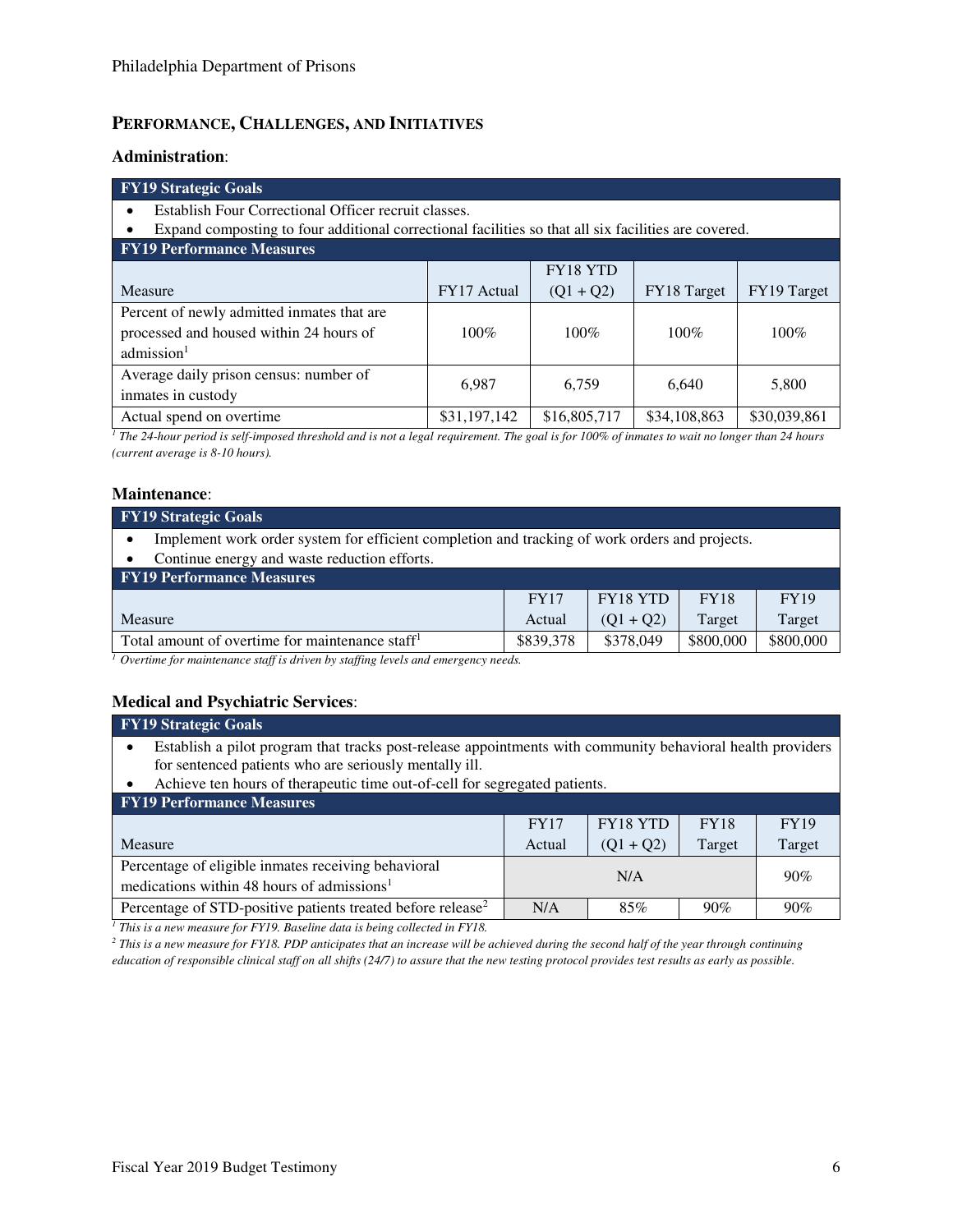#### **Security and Operations**:

| <b>FY19 Strategic Goals</b>                                                                                                                                                                                                                    |             |             |                    |             |  |  |  |
|------------------------------------------------------------------------------------------------------------------------------------------------------------------------------------------------------------------------------------------------|-------------|-------------|--------------------|-------------|--|--|--|
| Fully utilize on-campus bed capacity to minimize the need for outside housing by maximizing the usage of<br>all appropriate beds based on custody levels.<br>Reduce usage of outside housing contracts as the inmate population declines.<br>٠ |             |             |                    |             |  |  |  |
| <b>FY19 Performance Measures</b>                                                                                                                                                                                                               |             |             |                    |             |  |  |  |
|                                                                                                                                                                                                                                                |             | FY18 YTD    |                    |             |  |  |  |
| Measure                                                                                                                                                                                                                                        | FY17 Actual | $(Q1 + Q2)$ | <b>FY18</b> Target | FY19 Target |  |  |  |
| Percentage of beds unusable due to                                                                                                                                                                                                             |             |             |                    |             |  |  |  |
| $1.4\%$<br>$4.1\%$<br>N/A<br>classification/appropriate custody level <sup>1</sup>                                                                                                                                                             |             |             |                    |             |  |  |  |
| Number of inmates in contracted beds <sup>2</sup>                                                                                                                                                                                              | 505         | 274         | 245                |             |  |  |  |

*1 This measure is a descriptive measure for pretrial inmates. No target can be set because PDP cannot predetermine anticipated custody level populations.* 

<sup>2</sup> Generally, as the inmate census declines, costs associated with contracted beds are also expected to decline. However, PDP's need for *contracted beds will still vary somewhat depending on the makeup of the census. The ultimate goal is to close all outside housing contracts other than one, but PDP will revisit a specific goal for FY19 at the end of FY18.* 

#### **Social Services/Reentry**:

**FY19 Strategic Goals** 

- Implement validated risk/needs tool.
- Increase pre- and post-release engagement for RISE Services.
- Provide services to support decrease in one-, three-, and five-year reincarceration rates.

| <b>FY19 Performance Measures</b> |
|----------------------------------|
|----------------------------------|

|                                                                                        | FY17     | <b>FY18 YTD</b> | <b>FY18</b>   | <b>FY19</b>   |
|----------------------------------------------------------------------------------------|----------|-----------------|---------------|---------------|
| Measure                                                                                | Actual   | $(Q1 + Q2)$     | Target        | Target        |
| Sentenced inmates participating in an educational or<br>treatment program <sup>1</sup> | 77.9%    | 76.2%           | 80.5%         | 80.5%         |
| Re-incarceration rate: one-year <sup>2</sup>                                           | $37.1\%$ | 38.9%           | $\leq 38.0\%$ | $\leq 38.0\%$ |
| Re-incarceration rate: three-year <sup>3</sup>                                         | 57.9%    | 55.5%           | $\leq 57.0\%$ | $\leq 57.0\%$ |

*1 Prisons is making every effort to enroll sentenced inmates in programs and work assignments. A decrease of placements in work release, work assignments, and programs is impacting Prisons' goal. This measure refers to educational or treatment programs, which are one component of inmate placements. Other inmates are placed into institutional or job training programming.* 

<sup>2</sup> PDP's one-year re-incarceration rate is based on the number of prisoners who are released from PDP custody and return to PDP custody. The *measure for FY18 is comprised of prisoners released from July 1, 2016 through June 30, 2017. If an inmate returns within the specified date ranges one year from that window, that inmate is counted in the one-year figure.* 

<sup>3</sup> PDP's three-year re-incarceration rate is based on the number of prisoners who are released from PDP custody and return to PDP custody. *The measure for FY18 is comprised of prisoners released from July 1, 2014 through June 30, 2015. If an inmate returns within the specified date ranges three years from that window, that inmate is counted in the three-year figure.*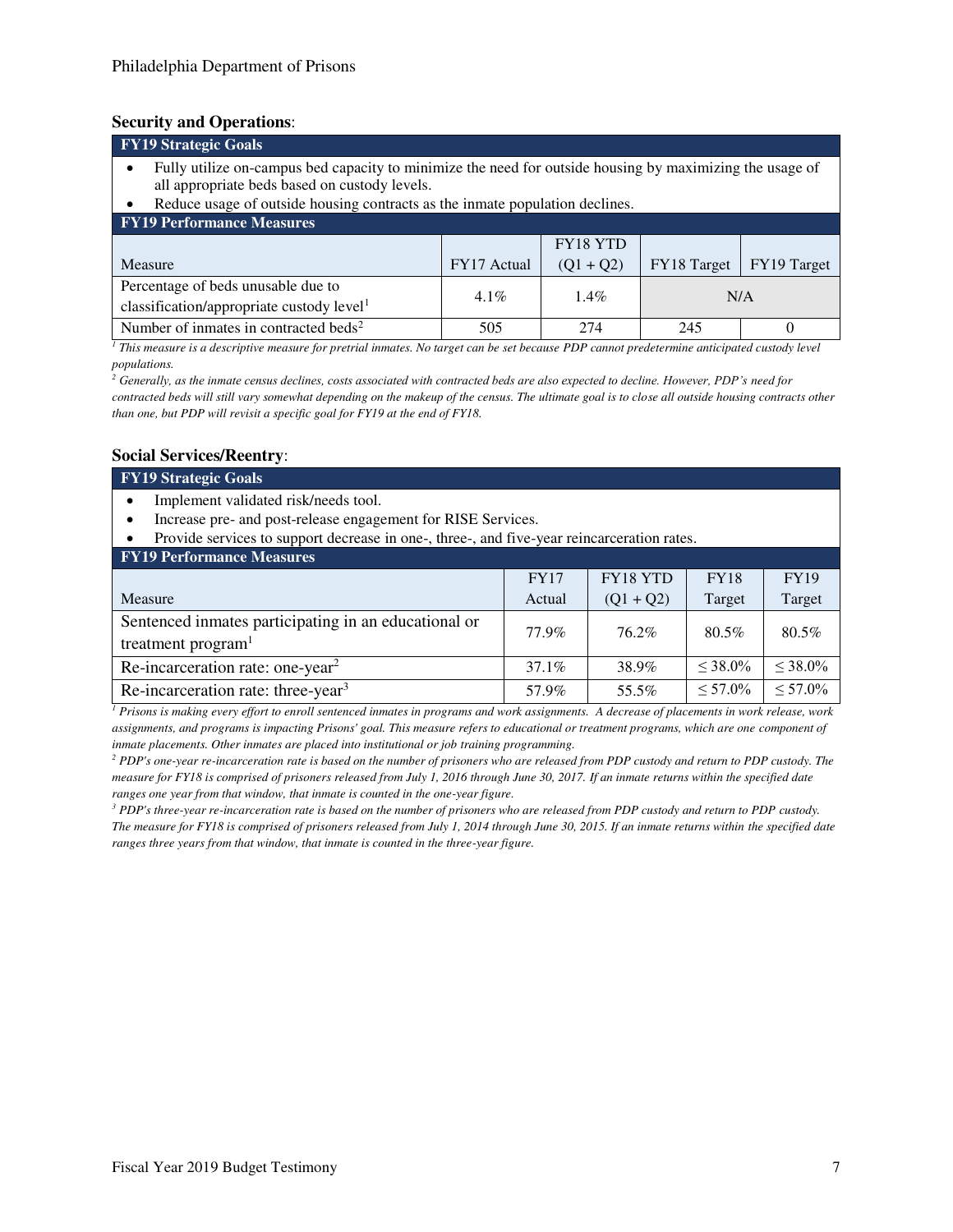### **OTHER BUDGETARY IMPACTS**

#### **Federal and State (Where Applicable)**

In Pennsylvania, the Administration in Harrisburg has been unceasingly supportive of PDP efforts to enroll inmates in Medical Assistance, a cornerstone of PDP, DPH and DBHIDS efforts to assure continuity of care for seriously ill inmates after release.

At the same time, a variety of federal government proposals would end eligibility for Medical Assistance of many economically impoverished inmates and their families, and there are parallel federal efforts to materially diminish Medical Assistance benefits.

Likewise, proposals exist in Congress that would eliminate correctional institution access to the very low (if not lowest possible) medication prices made available by the federal 340B pharmacy program that was designed to assist providers serving economically disadvantaged population.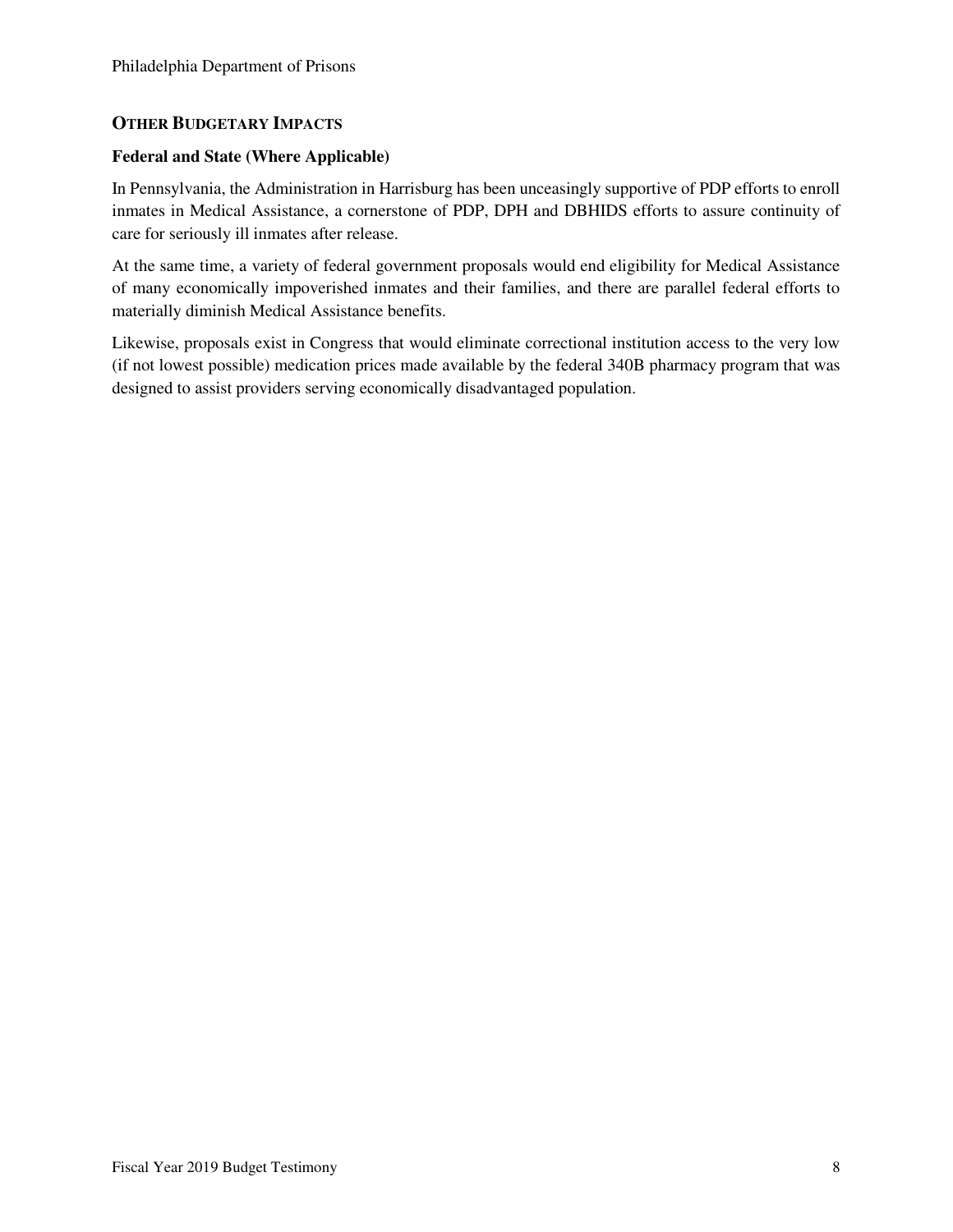## **CONTRACTING EXPERIENCE**

| M/W/DSBE Participation on Large Professional Services Contracts |                                                                                       |                                 |                          |                                  |                              |                                                 |                                          |                                         |                                                       |                                                                                                                      |                                                          |
|-----------------------------------------------------------------|---------------------------------------------------------------------------------------|---------------------------------|--------------------------|----------------------------------|------------------------------|-------------------------------------------------|------------------------------------------|-----------------------------------------|-------------------------------------------------------|----------------------------------------------------------------------------------------------------------------------|----------------------------------------------------------|
| Top Five Largest Contracts, FY18                                |                                                                                       |                                 |                          |                                  |                              |                                                 |                                          |                                         |                                                       |                                                                                                                      |                                                          |
| Vendor<br>Name                                                  | Service<br>Provided                                                                   | Dollar<br>Amount of<br>Contract | <b>RFP</b> Issue<br>Date | Contract<br><b>Start</b><br>Date | Ranges in<br><b>RFP</b>      | $%$ of<br>M/W/DSBE<br>Participation<br>Achieved | \$ Value of<br>M/W/DSBE<br>Participation | Total %<br>Participation<br>- All DSBEs | <b>Total \$ Value</b><br>Participation -<br>All DSBEs | Local<br><b>Business</b><br>(principal)<br>place of<br>business<br>located<br>within City<br>limits)<br>[yes $/$ no] | Waiver for<br>Living Wage<br>Compliance?<br>[yes $/$ no] |
| Corizon                                                         | Inmate<br>Physical<br><b>Health Care</b><br>Services                                  | \$48,632,051                    | 2/1/2017                 | 7/1/2017                         | <b>MBE: 20-</b><br>23%       | 21%                                             | \$10,212,731                             | 28%                                     | \$13,616,974                                          | N <sub>o</sub>                                                                                                       | No                                                       |
|                                                                 |                                                                                       |                                 |                          |                                  | WBE: 17-<br>20%              | 7%                                              | \$3,404,244                              |                                         |                                                       |                                                                                                                      |                                                          |
|                                                                 |                                                                                       |                                 |                          |                                  | <b>DSBE: 0%</b>              | $0\%$                                           | \$0                                      |                                         |                                                       |                                                                                                                      |                                                          |
| GD<br>Correctional<br>Services.<br><b>LLC</b>                   | Inmate and<br>PDP Staff<br>Food<br>Services                                           | \$14,452,653                    | 3/2/2017                 | 7/1/2017                         | MBE: 20-<br>25%              | 21%                                             | \$2,930,057                              | 33%                                     | \$4,604,375                                           | No                                                                                                                   | No                                                       |
|                                                                 |                                                                                       |                                 |                          |                                  | WBE: 10-<br>15%              | $12\%$                                          | \$1,674,318                              |                                         |                                                       |                                                                                                                      |                                                          |
|                                                                 |                                                                                       |                                 |                          |                                  | DSBE: 0%                     | $0\%$                                           | \$0                                      |                                         |                                                       |                                                                                                                      |                                                          |
| U.S.<br>Facilities<br>Inc.                                      | Maintenance<br>Service for<br>two $(2)$ PDP<br>facilities -<br>CFCF and<br><b>RCF</b> | \$12,126,125                    | 5/9/2014                 | 7/1/2014                         | MBE: 20-<br>28%              | 100%                                            | \$12,126,125                             | 100%                                    | \$12,126,125                                          | Yes                                                                                                                  | No                                                       |
|                                                                 |                                                                                       |                                 |                          |                                  | <b>WBE: 10-</b><br>15%       | $0\%$                                           | \$0                                      |                                         |                                                       |                                                                                                                      |                                                          |
|                                                                 |                                                                                       |                                 |                          |                                  | <b>DSBE: Best</b><br>Efforts | $0\%$                                           | \$0                                      |                                         |                                                       |                                                                                                                      |                                                          |
| <b>MHM</b>                                                      | Inmate<br>Behavioral<br><b>Health Care</b><br>Services                                | \$13,488,450                    | 2/1/2017                 | 7/1/2017                         | MBE: 3-6%                    | $3\%$                                           | \$404,654                                | 5%                                      | \$674,423                                             | No                                                                                                                   | N <sub>o</sub>                                           |
|                                                                 |                                                                                       |                                 |                          |                                  | WBE: 2-5%                    | 2%                                              | \$269,769                                |                                         |                                                       |                                                                                                                      |                                                          |
|                                                                 |                                                                                       |                                 |                          |                                  | DSBE: $0\%$                  | $0\%$                                           | \$0                                      |                                         |                                                       |                                                                                                                      |                                                          |
| Community<br>Education<br>Centers                               | Off-Site<br>Housing<br>Services                                                       | \$8,466,290                     | 9/24/2014                | 1/1/2005                         | <b>MBE: Best</b><br>Efforts  | $0\%$                                           | \$0                                      | $0\%$<br>\$0                            |                                                       | N <sub>0</sub>                                                                                                       | Yes                                                      |
|                                                                 |                                                                                       |                                 |                          |                                  | WBE: Best<br>Efforts         | $0\%$                                           | \$0                                      |                                         |                                                       |                                                                                                                      |                                                          |
|                                                                 |                                                                                       |                                 |                          |                                  | <b>DSBE: Best</b><br>Efforts | $0\%$                                           | \$0                                      |                                         |                                                       |                                                                                                                      |                                                          |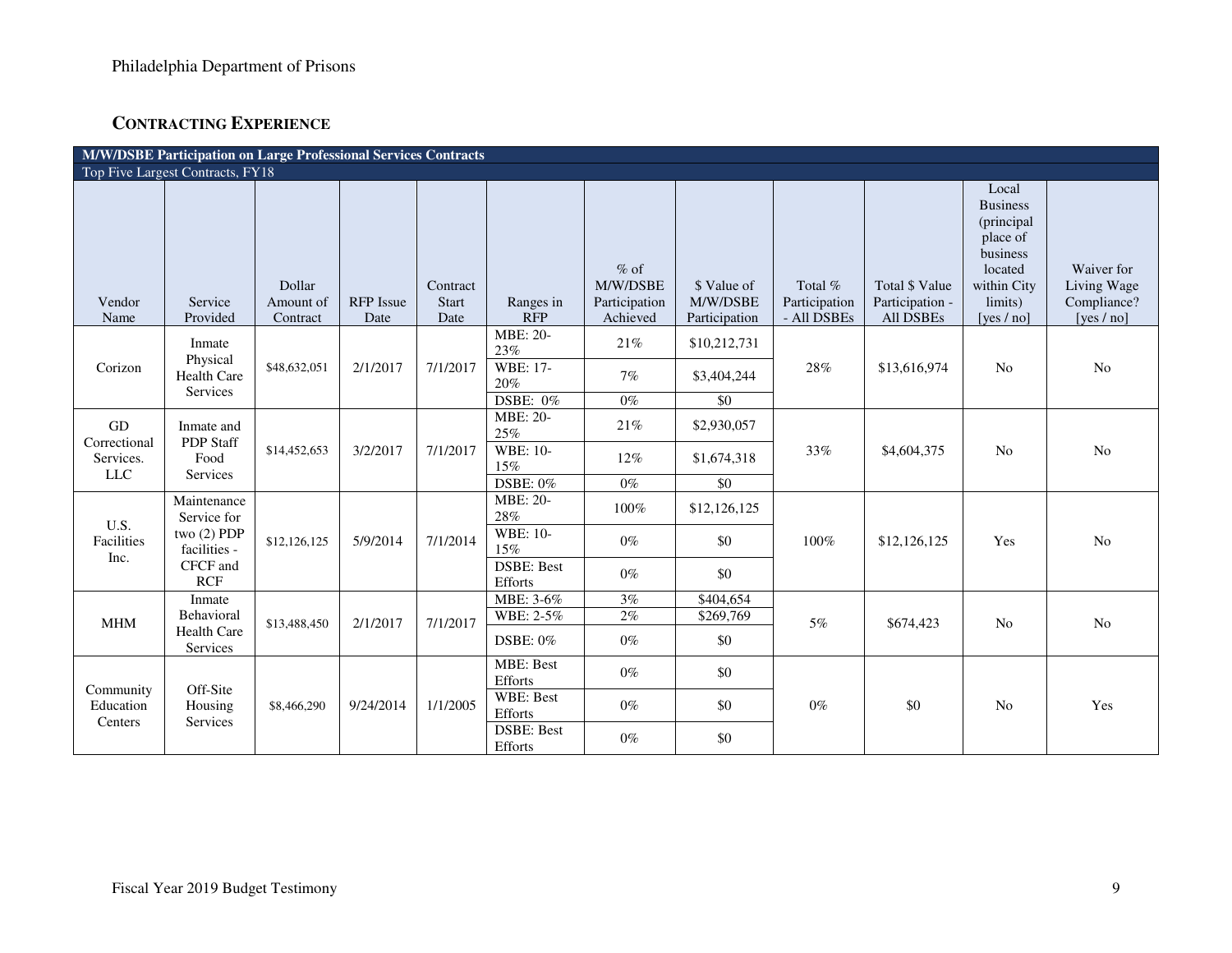# **EMPLOYEE DATA**

| <b>Staff Demographics (as of December 2017)</b> |                        |           |                                    |                |                |  |  |  |  |  |  |
|-------------------------------------------------|------------------------|-----------|------------------------------------|----------------|----------------|--|--|--|--|--|--|
|                                                 | <b>Full-Time Staff</b> |           | <b>Executive Staff<sup>1</sup></b> |                |                |  |  |  |  |  |  |
|                                                 | Male                   | Female    |                                    | Male           | Female         |  |  |  |  |  |  |
|                                                 | African-               | African-  |                                    | African-       | African-       |  |  |  |  |  |  |
|                                                 | American               | American  |                                    | American       | American       |  |  |  |  |  |  |
| Total                                           | 744                    | 880       | Total                              | $\overline{4}$ | 6              |  |  |  |  |  |  |
| % of Total                                      | 33%                    | 40%       | % of Total                         | 19%            | 29%            |  |  |  |  |  |  |
| Average Salary                                  | \$48,844               | \$48,940  | Average Salary                     | \$105,940      | \$101,340      |  |  |  |  |  |  |
| <b>Median Salary</b>                            | \$51,281               | \$47,538  | Median Salary                      | \$113,807      | \$93,132       |  |  |  |  |  |  |
|                                                 | White                  | White     |                                    | White          | White          |  |  |  |  |  |  |
| Total                                           | 209                    | 95        | Total                              | 6              | $\overline{4}$ |  |  |  |  |  |  |
| % of Total                                      | 10%                    | 4%        | % of Total                         | 29%            | 19%            |  |  |  |  |  |  |
| Average Salary                                  | \$52,056               | \$52,079  | Average Salary                     | \$109,628      | \$97,694       |  |  |  |  |  |  |
| <b>Median Salary</b>                            | \$52,292               | \$47,994  | <b>Median Salary</b>               | \$108,886      | \$97,844       |  |  |  |  |  |  |
|                                                 | Hispanic               | Hispanic  |                                    | Hispanic       | Hispanic       |  |  |  |  |  |  |
| Total                                           | 99                     | 61        | Total                              | $\theta$       | 1              |  |  |  |  |  |  |
| % of Total                                      | 4%                     | 3%        | % of Total                         | $0\%$          | $5\%$          |  |  |  |  |  |  |
| Average Salary                                  | \$49,015               | \$48,169  | Average Salary                     | N/A            | \$82,686       |  |  |  |  |  |  |
| <b>Median Salary</b>                            | \$51,289               | \$47,538  | Median Salary                      | N/A            | \$82,686       |  |  |  |  |  |  |
|                                                 | Asian                  | Asian     |                                    | Asian          | Asian          |  |  |  |  |  |  |
| Total                                           | 117                    | 6         | Total                              | $\mathbf{0}$   | $\overline{0}$ |  |  |  |  |  |  |
| % of Total                                      | $5\%$                  | $0\%$     | % of Total                         | $0\%$          | $0\%$          |  |  |  |  |  |  |
| Average Salary                                  | \$46,759               | \$54,228  | Average Salary                     | $\rm N/A$      | $\rm N/A$      |  |  |  |  |  |  |
| Median Salary                                   | \$47,310               | \$49,333  | Median Salary                      | N/A            | N/A            |  |  |  |  |  |  |
|                                                 | Other                  | Other     |                                    | Other          |                |  |  |  |  |  |  |
| Total                                           | 12                     | 7         | Total                              | $\Omega$       | $\mathbf{0}$   |  |  |  |  |  |  |
| % of Total                                      | $1\%$                  | $0\%$     | % of Total                         | $0\%$          | $0\%$          |  |  |  |  |  |  |
| Average Salary                                  | \$45,290               | \$47,877  | Average Salary                     | N/A            | N/A            |  |  |  |  |  |  |
| Median Salary                                   | \$47,360               | \$46,911  | <b>Median Salary</b>               | N/A            | N/A            |  |  |  |  |  |  |
|                                                 | Bilingual              | Bilingual |                                    | Bilingual      | Bilingual      |  |  |  |  |  |  |
| Total                                           | 114                    | 47        | Total                              | $\mathbf{0}$   | $\overline{2}$ |  |  |  |  |  |  |
| % of Total                                      | 5%                     | 2%        | % of Total                         | $0\%$          | 10%            |  |  |  |  |  |  |
| Average Salary                                  | \$49,001               | \$48,109  | Average Salary                     | N/A            | \$98,146       |  |  |  |  |  |  |
| <b>Median Salary</b><br>\$49,683                |                        | \$48,779  | Median Salary                      | N/A            | \$98,146       |  |  |  |  |  |  |
|                                                 | Male                   | Female    |                                    | Male           | Female         |  |  |  |  |  |  |
| Total                                           | 1,181                  | 1,049     | Total                              | 10             | 11             |  |  |  |  |  |  |
| % of Total                                      | 53%                    | 47%       | % of Total                         | 48%            | 52%            |  |  |  |  |  |  |
| Average Salary                                  | \$49,300               | \$49,229  | Average Salary                     | \$108,153      | \$98,337       |  |  |  |  |  |  |
| <b>Median Salary</b>                            | \$49,267               | \$49,229  | <b>Median Salary</b>               | \$113,607      | \$90,000       |  |  |  |  |  |  |

<sup>1</sup> This includes all 21 executive staff persons.